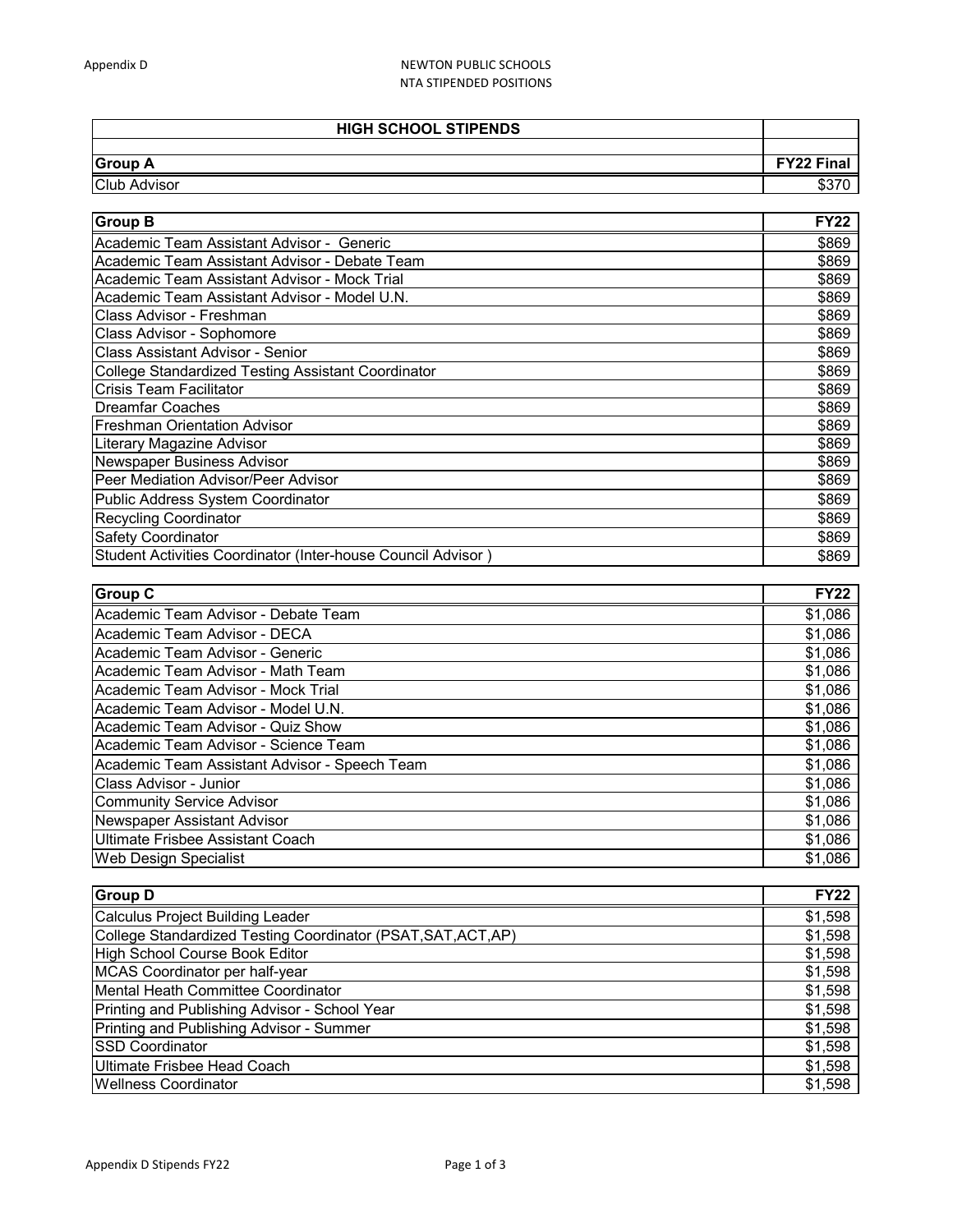## Appendix D NEWTON PUBLIC SCHOOLS NTA STIPENDED POSITIONS

| <b>Group E</b>                                  | <b>FY22</b> |
|-------------------------------------------------|-------------|
| Academic Team Advisor - Speech Team             | \$2,197     |
| Assistant to the Department Chair               | \$2,197     |
| Assistant to the Housemaster                    | \$2,197     |
| Class Advisor - Senior                          | \$2,197     |
| Director of Physical Education (Curriculum)     | \$2,197     |
| Office of Human Rights Advisor                  | \$2,197     |
| Online Learning Coordinator (e.g. Edgenuity)    | \$2,197     |
| Scholarship Coordinator                         | \$2,197     |
| <b>Student Teaching Coordinator</b>             | \$2,197     |
| <b>Transitioning Together College Mentoring</b> | \$2,197     |
| <b>Work Study Coordinator</b>                   | \$2,197     |

| <b>Group F</b>           | <b>EVOO</b> |
|--------------------------|-------------|
| Newspaper Advisor        | \$3,293     |
| <b>TYearbook Advisor</b> | \$3,293     |

| <b>Other HS Stipends</b>                                                                                             | FY22        |
|----------------------------------------------------------------------------------------------------------------------|-------------|
| Culinary Event Hosting (Per events 3-7, per educator)                                                                | \$56        |
| Additional Music Concerts (For concerts 5 -8 for each 1.0 FTE)                                                       | \$142       |
| NEW - MCAS Science Competency Portfolio Stipend (Rate is for compiling a portfolio for one                           | \$1,061     |
| student in specified content area)                                                                                   |             |
| NEW - MCAS Math Competency Portfolio Stipend (Rate is for compiling a portfolio for one student in                   | \$530       |
| specified content area)                                                                                              |             |
| NEW - MCAS English Competency Portfolio Stipend (Rate is for compiling a portfolio for one student                   | \$266       |
| in specified content area)                                                                                           |             |
| NTR Program Director (In conjunction w NTR Board) (Not subject to annual COLA)                                       | \$6,000     |
| NTR Methods Instructor (In conjunction w NTR Board) (Not subject to annual COLA)                                     | \$4,000     |
| NTR Candidate Supervisor (In conjunction w NTR Board) (Not subject to annual COLA                                    | \$1,500     |
|                                                                                                                      |             |
| <b>CITYWIDE STIPENDS</b>                                                                                             | <b>FY22</b> |
| Citywide Crisis Manager                                                                                              | \$2,197     |
| Ligerbots Head Coach (new to CBA Appendix - formerly in MOA)                                                         | \$8,500     |
| Ligerbots General Manager (new to CBA Appendix - formerly in MOA)                                                    | \$3,644     |
| Ligerbots Build Coach (new to CBA Appendix - formerly in MOA)                                                        | \$3,037     |
| Ligerbots Assistant Coach (new to CBA Appendix - formerly in MOA)                                                    | \$851       |
| NEW - International Cultural Exploration Coordinator (HS Group E rate)                                               | \$2,197     |
| NEW - International Cultural Exploration Assistant Coordinator (HS Group A rate)                                     | \$370       |
| NEW - Domestic Cultural Exploration (U.S. and Canada) Coordinator (HS Group B rate)                                  | \$869       |
| Overnight Trip Stipends - Domestic Trips (per night)                                                                 |             |
| (Subject to COLA in future contract - see 15-18 Contract Article 38, Section 16) (NEW Set at 1/2 workshop day rate - |             |
| annualized for year)                                                                                                 | \$143       |

| <b>MIDDLE SCHOOL STIPENDS</b>                           | <b>FY22</b> |
|---------------------------------------------------------|-------------|
| NEW - Middle School Content Leader (at HS Group F rate) | \$3,293     |
| Calculus Project Building Leader                        | \$1,598     |
| MCAS Coordinator per half year                          | \$1,673     |
| Triple E Program Manager (Academics and Arts)           | \$1,982     |
| Triple E Program Manager (Athletics)                    | \$6,228     |
| Web Design Specialist (per school)                      | \$361       |